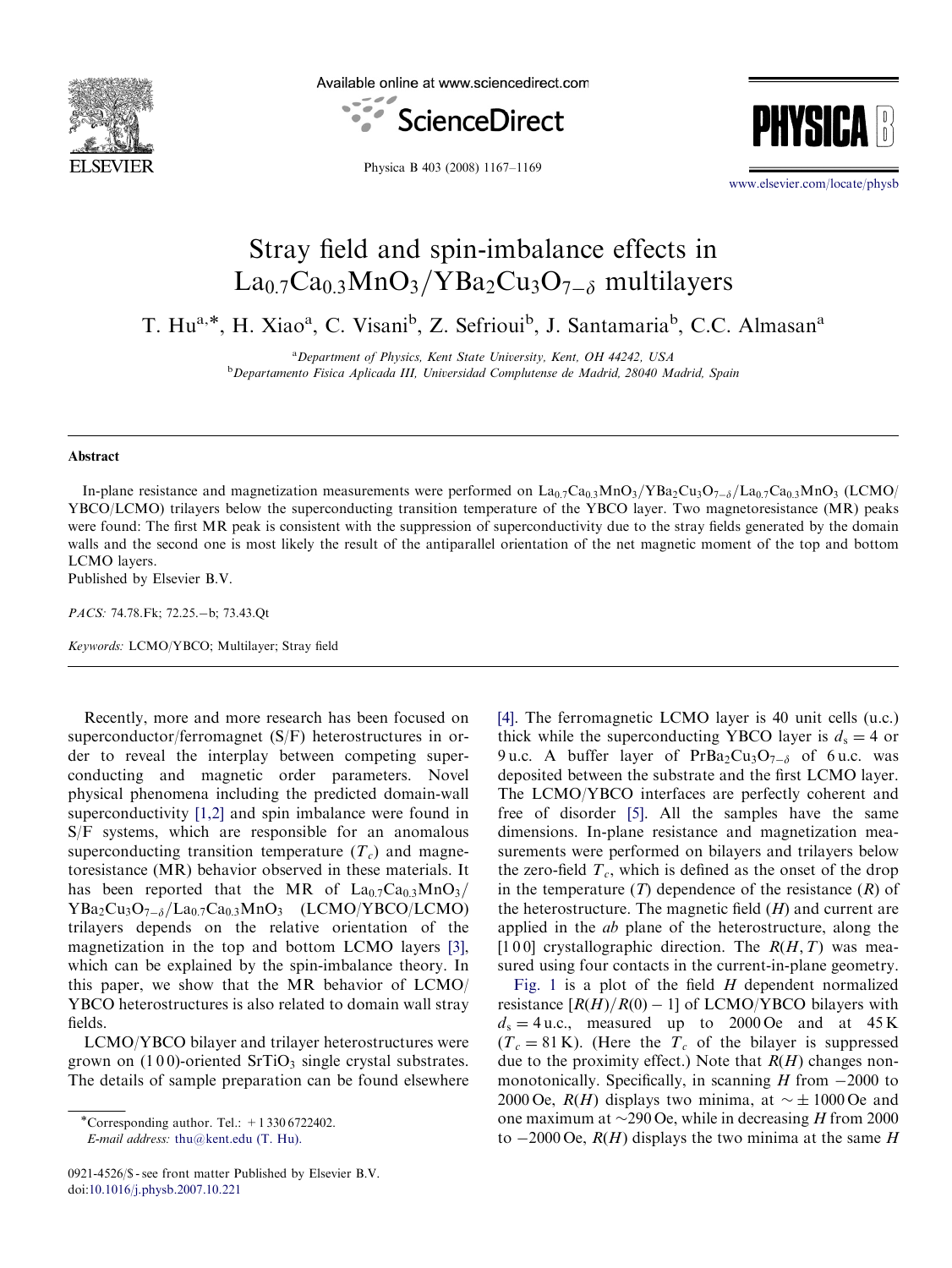<span id="page-1-0"></span>

Fig. 1. Plot of normalized magnetoresistance  $R(H)/R(0) - 1$  and normalized magnetization  $M(H)/M<sub>sat</sub>$  ( $M<sub>sat</sub>$  is the saturation moment of LCMO layer) vs magnetic field H of a LCMO/YBCO bilayer with thickness  $d_s =$ 4 u:c:

values and the maximum at  $\sim$  - 290 Oe. Therefore,  $R(H)$  is irreversible for  $-1000 < H < 1000$  Oe.

Fig. 1 is also a plot of the hysteresis curve  $M(H)$ measured over the same  $H$  range and at the same  $T$ . This curve measures the magnetic response of the LCMO layer, which is in the ferromagnetic state. At the coercive field  $H_{\text{col}}$  of the LCMO layer  $[M(H) = 0]$  the density of domain walls is highest, while at the saturation field there is only one domain. Hence, the number of domains increases with increasing H from  $-2000$  Oe to  $H_{\text{co,1}}$  and it decreases with further increasing H. The high density of domain walls at  $M(H) = 0$  leads to large stray fields since stray fields generally originate from domain walls within the FM layer [\[6\]](#page-2-0).

Note that the maximum in  $R(H)$  is at the coercive field. Hence, this maximum in  $R(H)$  is a result of the stray field present in the FM layer [\[6\]](#page-2-0).

The minimum in  $R(H)$  at  $\sim$ 1000 Oe (see Fig. 1) is a result of the competition between the decrease in  $R(H)$  due to the decrease in the stray field as  $H$  increases, for  $H_{\text{co,1}} < H < H_{\text{sat}}$ , and the increase in  $R(H)$  due to the suppression of the superconductivity with increasing H. Nevertheless, note that the increase in  $R(H)$  for  $H > 1000$  Oe is only about 2%. Therefore, these data show how the domain structure in the FM layer modifies the superconducting properties, i.e. the  $T_c$  of the YBCO layer. This result is consistent with a previous report that the stray fields of the magnetic domains lead to the suppression of superconductivity [\[6\]](#page-2-0).

Fig. 2 is a plot of the normalized resistance and of  $M$  vs H for a trilayer heterostructure with  $d_s = 9$  u.c. measured at  $T = 65 \text{ K}$  ( $T_c = 89 \text{ K}$ ). The  $R(H)$  curve displays two peaks: the first one is at  $H_{\text{co,1}} \approx 290 \,\text{Oe}$  while the second one is at  $H_{\text{co,2}} \approx 190 \,\text{Oe}$ . The position of the first peak is the same as the coercive field of the bilayer sample. Also



Fig. 2. Plot of normalized magnetoresistance  $R(H)/R(0) - 1$  and magnetization  $M(H)/M_{sat}$  ( $M_{sat}$  is the saturation moment of LCMO layer) vs magnetic field H of LCMO/YBCO/LCMO trilayers with thickness  $d_s =$ 9 u:c:

note that  $M(H_{\text{co,1}})/M_{\text{sat}} \approx 0.5$ . Therefore, in the trilayer sample, at  $H_{\text{co,1}}$  the moment of the bottom LCMO layer saturates, which is consistent with a previous report that the coercive field of the bottom layer is smaller than the one of the top layer [\[3\].](#page-2-0)

The position of the second peak  $(H_{\text{co,2}} \approx 190 \text{ Oe})$  is at the coercive field of the trilayer sample, since at this H value  $M(H) = 0$  (see Fig. 2). This implies that the magnetic moments in the top and bottom LCMO layers have opposite directions but same magnitude, i.e. the spins in the two LCMO layers are aligned antiparallel. According to previous reports [\[3\],](#page-2-0) an antiparallel orientation of the net magnetic moment of the top and bottom LCMO layers in the LCMO/YBCO/LCMO trilayers leads to a peak in  $R(H)$ , which is explained by the spinimbalance theory.

Note that there is no peak in  $R(H)$  at the coercive field of the bottom layer. The reason is the following. The  $R(H)$ measurements are done in the current-in-plane configuration which implies that the current density is inhomogeneous and decreases from the top to the bottom of the heterostructure. Hence, the top LCMO layer and not the bottom dominates the  $R(H)$ . Furthermore, since the stray field is a local effect, the stray fields of the bottom layer do not contribute to the resistance which is dominated by the top part of the heterostructure (high current density).

In summary, two  $R(H)$  peaks are observed in trilayer samples. The first  $R(H)$  peak is a result of stray fields, while the second one is due to spin imbalance. These two effects coexist and compete, hence modulate the superconductivity of heterostructures.

This research was supported by the National Science Foundation under Grant no. DMR-0406471 at KSU and